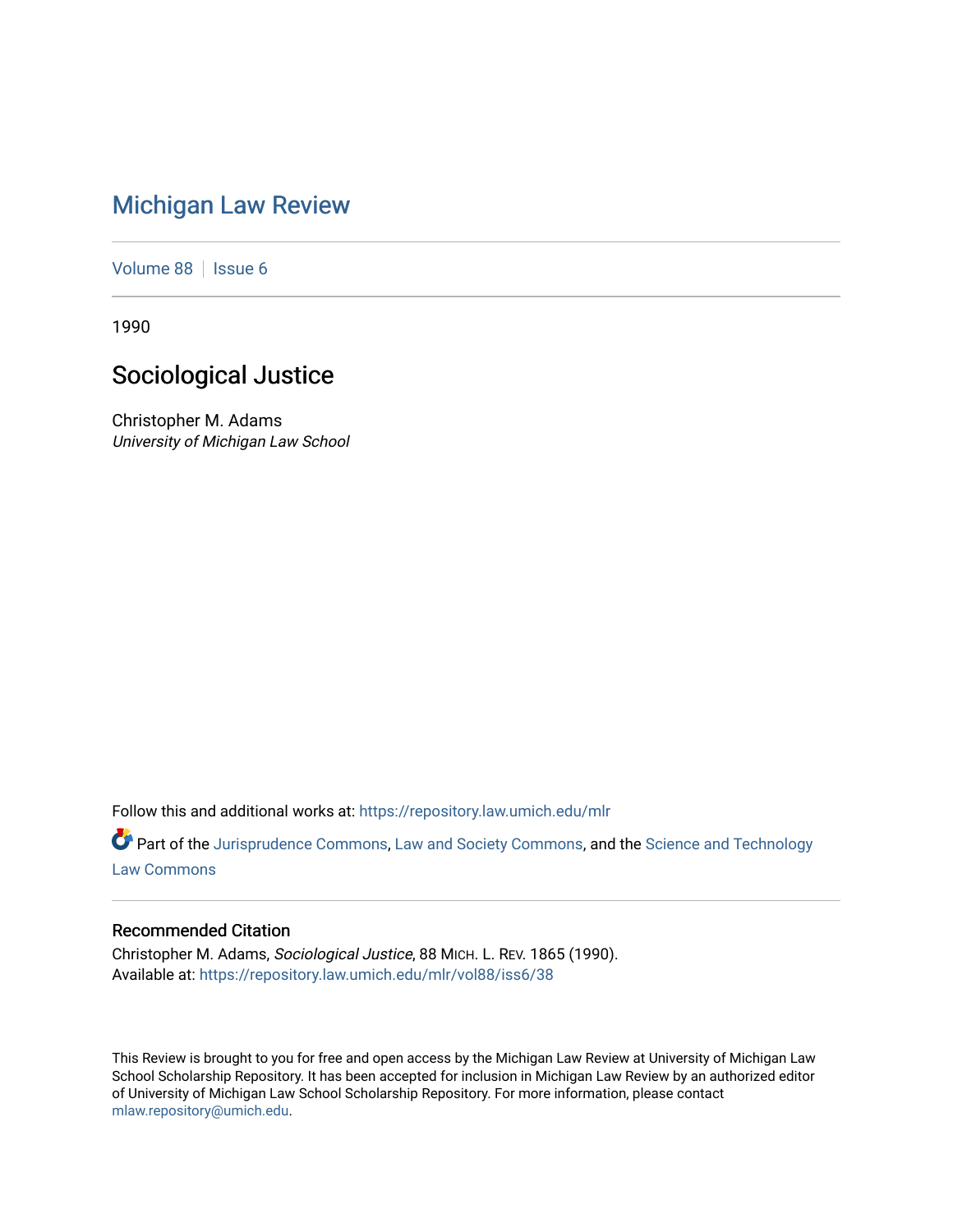SOCIOLOGICAL JUSTICE. By *Donald Black.* New York: Oxford University Press. 1989. Pp. x, 179. \$19.95.

Sociologist Donald Black<sup>1</sup> seeks to expand our knowledge of the law by introducing a new field of legal scholarship: the sociology of the case. The sociology of the case explores the extent to which various sociological factors affect the outcome of a case. In his latest book, *Sociological Justice,* Black argues that the legal profession can use the sociology of the case to understand better the impact of social status<sup>2</sup> upon litigation.

The field of "legal sociology," a pure sociology of law, attempts to increase legal knowledge by imparting sociological teachings to "The Law" (p. 3). Legal sociology could furnish the legal profession with "a general theory capable of predicting and explaining legal behavior of every kind" (p. 4). Such knowledge, Black argues, can increase the effectiveness of law; by increasing predictive capabilities, the legal profession is better able to conform the law in theory to the law in action.

Black disputes the accuracy of what he calls the jurisprudential model of law<sup>3</sup> - with its focus on rules, procedure, and logic - as a predictor of case outcomes. Instead, he suggests using the "sociological model" (p. 20), which analyzes cases by examining the impact of various social characteristics of the actors<sup>4</sup> upon case outcomes. Black calls "the amount of governmental authority brought to bear on a person or group" the "quantity of law" (p. 8). By attempting to explain variations in the quantity of law applied to cases presenting apparently similar factual situations, Black maintains that the sociological model can predict case outcomes more accurately than the jurisprudential model. He postulates that the social stature of the actors involved in litigation provides a framework, "the social structure of [the] case" (p. 8). This framework can be used to assess the impact of social stature.

<sup>1.</sup> Professor of Social Sciences and Chair of the Department of Sociology at the University of Virginia. Black's other publications include THE BEHAVIOR OF LAW (1976).

<sup>2.</sup> The term "social status," as used by Black, involves "a number of dimensions, such as wealth, education, respectability, integration into society (by employment, marriage, parenthood, community service, sociability, etc.), and conventionality (in religion, politics, lifestyle, etc.)?' P. 9. *Sociological Justice* explores bow the social status of all the relevant actors in a particular case, as perceived by the decisionmaker, may influence the case outcome. *See infra* note 4.

<sup>3.</sup> The jurisprudential model of law, which Black asserts "has long dominated legal thinking in the Western world," teaches that law is "fundamentally an affair of rules." P. 19. "The jurisprudential model," Black writes, "regards law as a logical process. The facts of each case are assessed in light of the applicable rules, and logic determines the result." P. 20. Because the jurisprudential model assumes that logic dictates the results of each case, the model should allow for easy prediction of case outcomes; cases with similar facts should result in similar outcomes. *See, e.g.,* H.L.A. HART, THE CoNCEPT OF LAW (1961).

<sup>4.</sup> The term "actor" includes the plaintiff(s), the defendant(s), their attorneys, the jury, and the judge(s) involved in each case.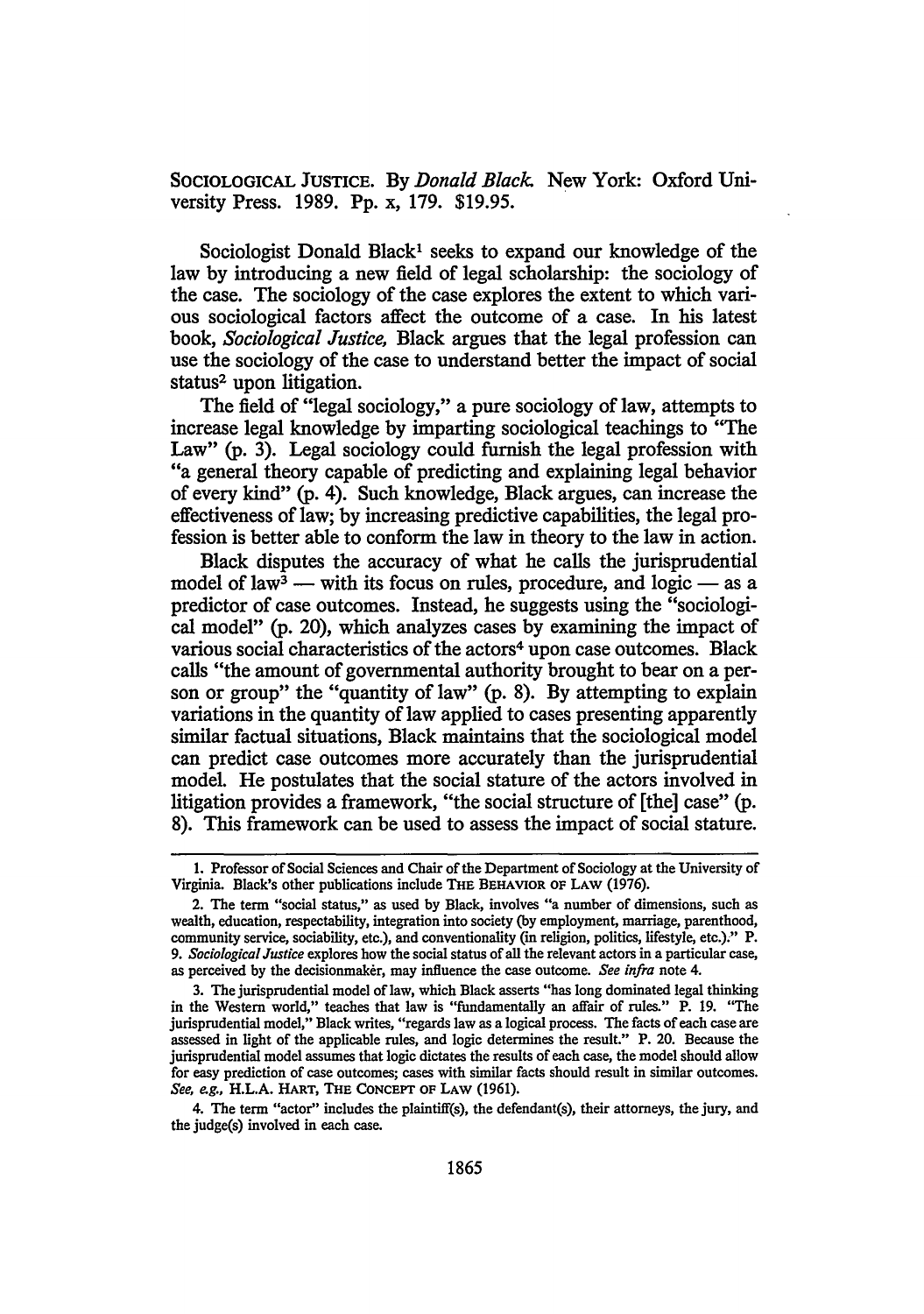This, Black asserts, yields observable data demonstrating that the varying social status of the individual actors produces statistically significant differences in the outcome of otherwise factually similar cases.

### I. THE CENTRAL PREMISE

Black asserts that the outcome of a case may be predicted by assessing its social structure. "Like everything else in the universe,'' Black states, "law varies with its [social] environment" (p. 39). Lawyers should be aware of sociological influences within a case; "a totally unsociological lawyer is incompetent" (p. 39). Through *''sociological litigation,*" or the "application of sociology to the practice of law" (p. 25), Black argues, lawyers can enjoy a tactical advantage.

Unfortunately for jurists, Black's discussion of how and to what extent sociological factors affect the decision-making process is too sparse to be of much interest. He writes that high status parties asserting claims against low status parties, or "downward" cases, have greater chances of success than "upward" cases, where low status parties assert claims against high status parties. Black states, for example, that "[socially] '[p]athetic plaintiffs' suing people with 'deep pockets' would seem to be among the riskiest clients a lawyer could represent" (p. 28). Yet he fails to detail how and to what extent this information affects the law applied in such a case.

Black also tends to make assertions, rather than build a persuasive argument; he makes bold statements without citing any evidence to support them. For example, he states that since prolonging a case increases the degree of intimacy between the parties, it would also increase "the likelihood of a compromise decision that gives something to both sides" (p. 36); yet he cites no statistical evidence to support this assertion.

Two more substantive flaws also pervade Black's work. First, Black seems to overstate the predictive value of understanding a case's social structure. While few would dispute that social factors often play a role in determining case outcomes, Black seems to imply that *only* social factors explain the outcome. Readers of *Sociological Justice* should be cautious in accepting the author's portrayal of the degree to which social status controls the outcome of cases. Although Black never explicitly rejects the jurisprudential model's ability to predict case outcomes, he does overstate the influence of sociological information as a predictor. For instance, Black asserts that one of the principles of legal sociology is that "[l]egal variation is a direct function of social information" (p. 64; emphasis omitted) and that "[a]n attorney should not regard a case as a precedent unless its social structure resembles the case to be decided" (p. 30). These statements appear quite absolute, implying that *only* the social status of the actors involved in litigation can explain variance in the outcome of cases.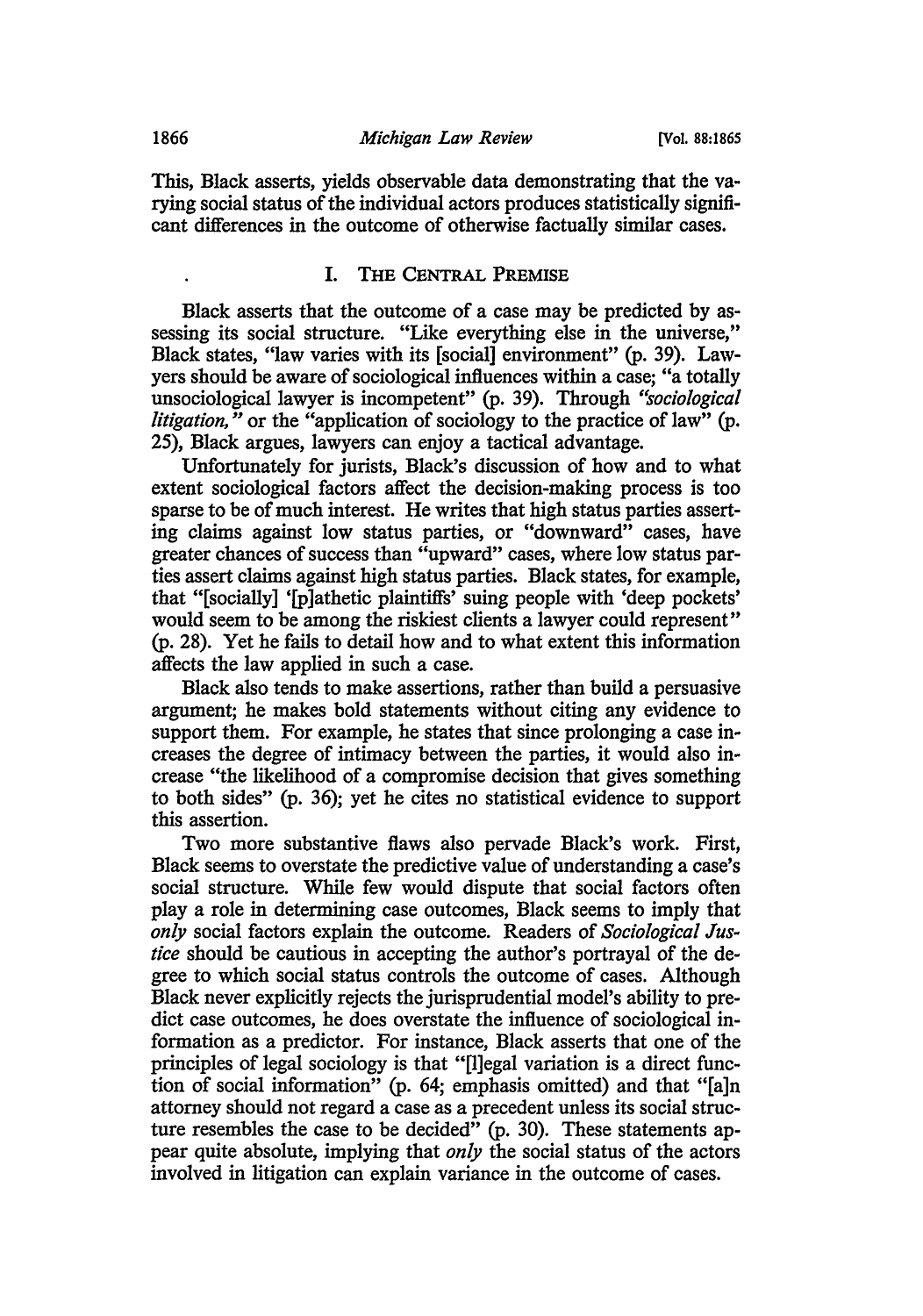It is true that the jurisprudential model cannot always explain why cases that seemingly are factually similar sometimes have divergent outcomes. The sociological model, then, can be an important tool in interpreting case variance. But like most analytical tools, the sociological model should be used in legal education to *supplement* the jurisprudential model, not *supplant* it. Litigation is complex and conditions vary dramatically, so no one model can fully explain every aspect of a case. It is telling, however, that, in at least one statement in the book, Black admits that sociological considerations provide only part of the picture. He notes that "the day may come when law professors will ask their students to distinguish one case from another ... and the answer will be sociological *as well as legal"* (p. 1; emphasis added). Obviously, legal doctrine still influences the outcome of cases. A legal education that ignores jurisprudential considerations would be just as incomplete as an education that ignores the teachings of sociology.

The second substantive flaw is that Black does not place his work in a rather vast literature discussing the limits of conventional legal rationality. Certainly, the teaching of any first-year law student involves critical discussion of the jurisprudential model as well as considerations of sociological factors affecting the decision-making process, though they may not be referred to in Black's terms. As the Realist movement<sup>5</sup> firmly established, "[legal] doctrine [can]not be understood as the final product of a coherent evolutionary process  $$ that law, like other social phenomena, was the outcome of interactions among a chaotic set of contingent forces."<sup>6</sup> Realists argued that judicial decisions are not merely "the outcome of reasoning from a finite set of determinate principles" and "demanded that legal scholarship recognize the social forces influencing legal change."7 Indeed, Karl Llewellyn wrote sixty years ago that, when attempting to find certainty in predicting case outcomes, one should question the "personality of the judge," a line of questioning, he said, "that will certainly lead to inquiry into his social conditioning."8 Black's theories would appear self-evident to any jurist.

Even before the emergence of the canonical Realists, Justice Oliver Wendell Holmes observed the role of bias in the application of law,

<sup>5.</sup> Legal realism was the dominant influence on American legal thought for most of the 1920s and 1930s. *See generally* White, *From Sociological Jurisprudence to Realism: Jurisprudence and Social Change in Early Twentieth-Century America,* 58 VA. L. RE.v. 999 (1972). Much of legal realism's critical insight is given continued vitality in the Critical Legal Studies movement. *See generally,* Note, *'Round and 'Round the Bramble Bush: From Legal Realism to Critical Legal Scholarship*, 95 HARV. L. REV. 1669 (1982).

<sup>6.</sup> *See* Note, *supra* note 5, at 1673.

<sup>7.</sup> *Id.* at 1670.

<sup>8.</sup> Llewellyn, *Some Realism about Realism* - Responding to Dean Pound, 44 HARV. L. REV. 1222, 1242-43 (1931).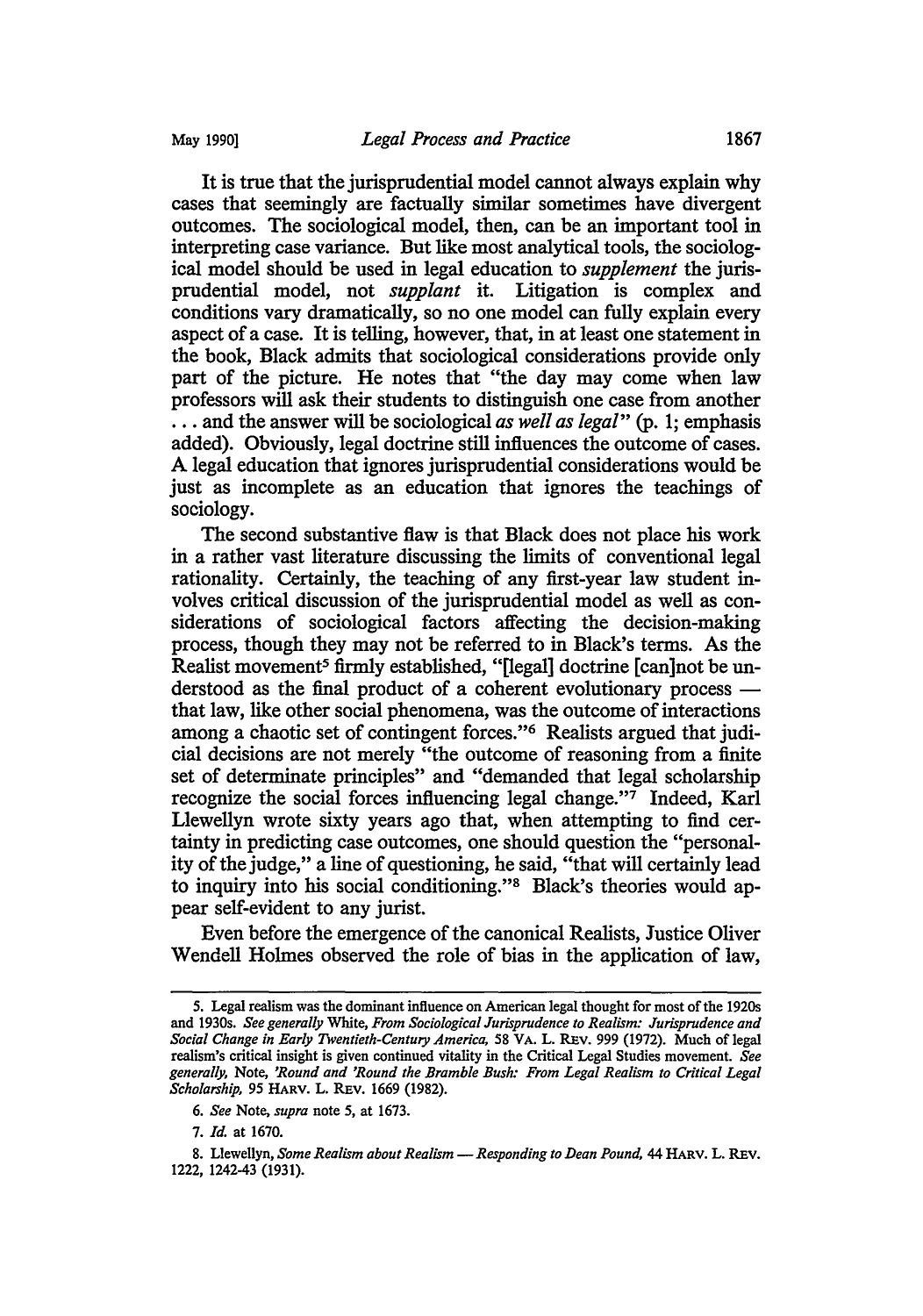noting that "the prejudices which judges share with their fellow-men. have had a good deal more to do than the syllogism in determining the rules by which men should be govemed."9 By writing that sociological factors play a role in legal decisions, Black merely follows a wellestablished current in the law.

#### II. THE REFORM PROPOSALS

Black does not end with a discussion of the effects of social information upon a case. In Chapters 3 through *5* of *Sociological Justice*  (pp. 41-88), Black proposes three reforms that he believes would lessen the degree of discrimination due to social variables in the legal system. His first reform proposal calls for individuals to form legal cooperatives, redesigning the social structure of cases (pp. 50-56). His 'second proposal recommends several ways to alter the process by which decisions are made. For example, he suggests using a computer, rather than a person, as a judge over a case (pp. 70-72). His final proposal would vary the jurisdiction of law itself by leaving some aspects of life to alternative realms of regulation and dispute resolution (pp. 81-88). Black asserts that if his proposals were adopted, "sociological litigation would become all but impossible" (p. 40). Unfortunately, he focuses exclusively on his suggestions' advantages, without exploring their substantial limitations or disadvantages.

#### A. *Incorporating Conflict*

Black's first proposal would redesign the social structure of cases by seeking to eliminate the advantages that organizations have over individuals. Black reports that organizations such as corporations enjoy statistically significant advantages in litigation against individuals.10 He suggests that individuals could equalize the organizational advantage by forming legal cooperatives to litigate on their behalf. The existence of these legal co-ops, Black claims, would "balance and homogenize the social structure of conflict" (p. 56).

This reform proposal is modeled after the *dia-paying* groups of nomadic Somalia, which resolve, on behalf of their members, disputes arising from injuries involving nonmembers (pp. 47-49). Membership in these *dia-paying* groups is determined by family lineage or contrac-

<sup>9.</sup> o.w. HOLMES, THE COMMON LAW *s* (M. Howe ed. 1963).

<sup>10.</sup> To support his point, Black cites statistics from his own book, THE BEHAVIOR OF LAW 86-97 (1976). In support of his contention that high status parties are advantaged, Black offers only his earlier assertion that actors of perceived higher status enjoy statistically significant ad· vantages in litigation. This assumes, of course, that organizations are necessarily "high status" entities. Even if this is so, perhaps other, nonstatus, factors not considered by Black play a more significant role in producing the organizational advantage. For instance, because organizations have greater financial means, they are able to hire better skilled attorneys who can devote greater resources to developing their client's case. A better prepared and presented case could be the cause of the asserted advantage.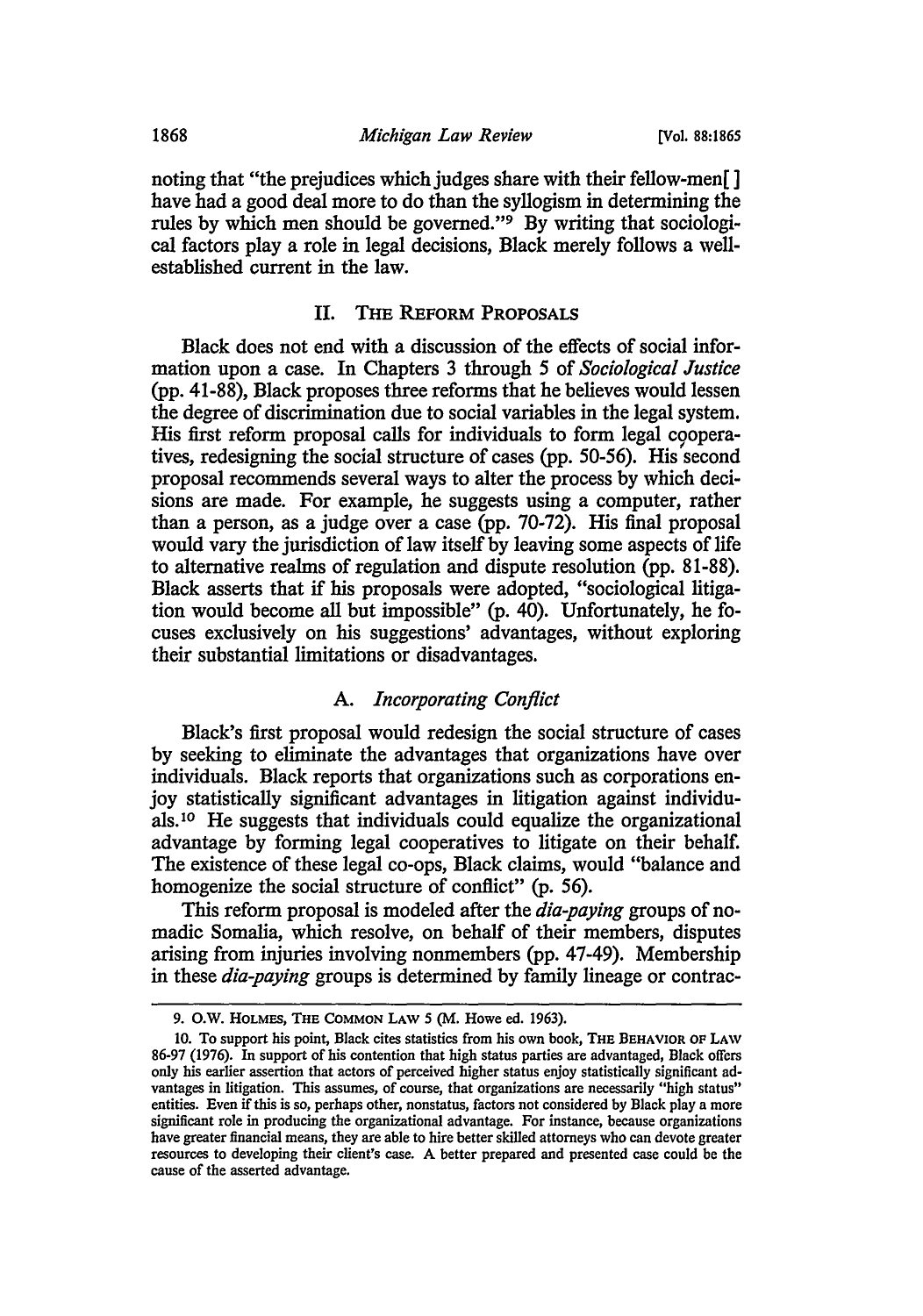tual relations. Black proposes that hundreds, perhaps thousands, of such legal co-ops be formed throughout society. These legal co-ops would serve essentially two functions. First, they would resolve conflicts by either representing members in disputes with nonmembers or arbitrating disputes between members. Second, they would provide compensation to injured parties for any losses suffered at the hands of their members. This would spread the costs of compensation through a prescribed formula to all of the co-op's members, with the member causing the harm and that member's immediate family bearing a disproportionate share of the expense.

Claiming that adopting similar patterns would "balance and homogenize the social structure of conflict, obliterating many of the social differences between cases and reducing discrimination of all kinds" (p. 56), Black cites several advantages to these dispute resolution patterns. His analysis, however, leaves many questions unanswered. How many cooperatives should exist? What size should each one be? What would be the cost of membership? Who would pay for indigents? If "society" is to pay the cost for indigents, isn't this proposal just a mask for socialized litigation? What would be the jurisdiction of such groups? In fact, is not the present, individual state court system already such a dispute-resolving body  $-$  a legal cooperative designed to resolve disputes between its (citizen) members?

Black fails to analyze critically another important consideration: the composition of the membership of each cooperative. The goal of nondiscrimination between co-ops could be achieved only if the legal co-ops he envisions are perceived as social "equals." Without such equality, the social structure of cases would simply be recreated between the new legal co-ops, based on the differences in social status of the legal co-ops or members involved. Who, then, is to decide the group's composition and how is this decision to be made?

The same problem exists *within* each co-op. Discrimination could still exist in intramembership disputes based on the unequal status of the particular members. How would society prevent discrimination within the cooperative? And, who would resolve grievances of a member against the member's own cooperative?

Black's discussion of the regulation of membership of such groups is also unsatisfactory. Anything other than full participation would leave an unfortunate few "doomed to individuality" (p. 54). But the question remains, should society force membership upon individuals? While Black suggests making membership a mandatory incident of employment, he fails to examine the troublesome implications of such forced participation. If groups *must* accept individuals, should they be allowed to expel members? How will this process be supervised to ensure that the process is not marred by discrimination? Black's discussion of liability is similarly elliptical. His proposed system would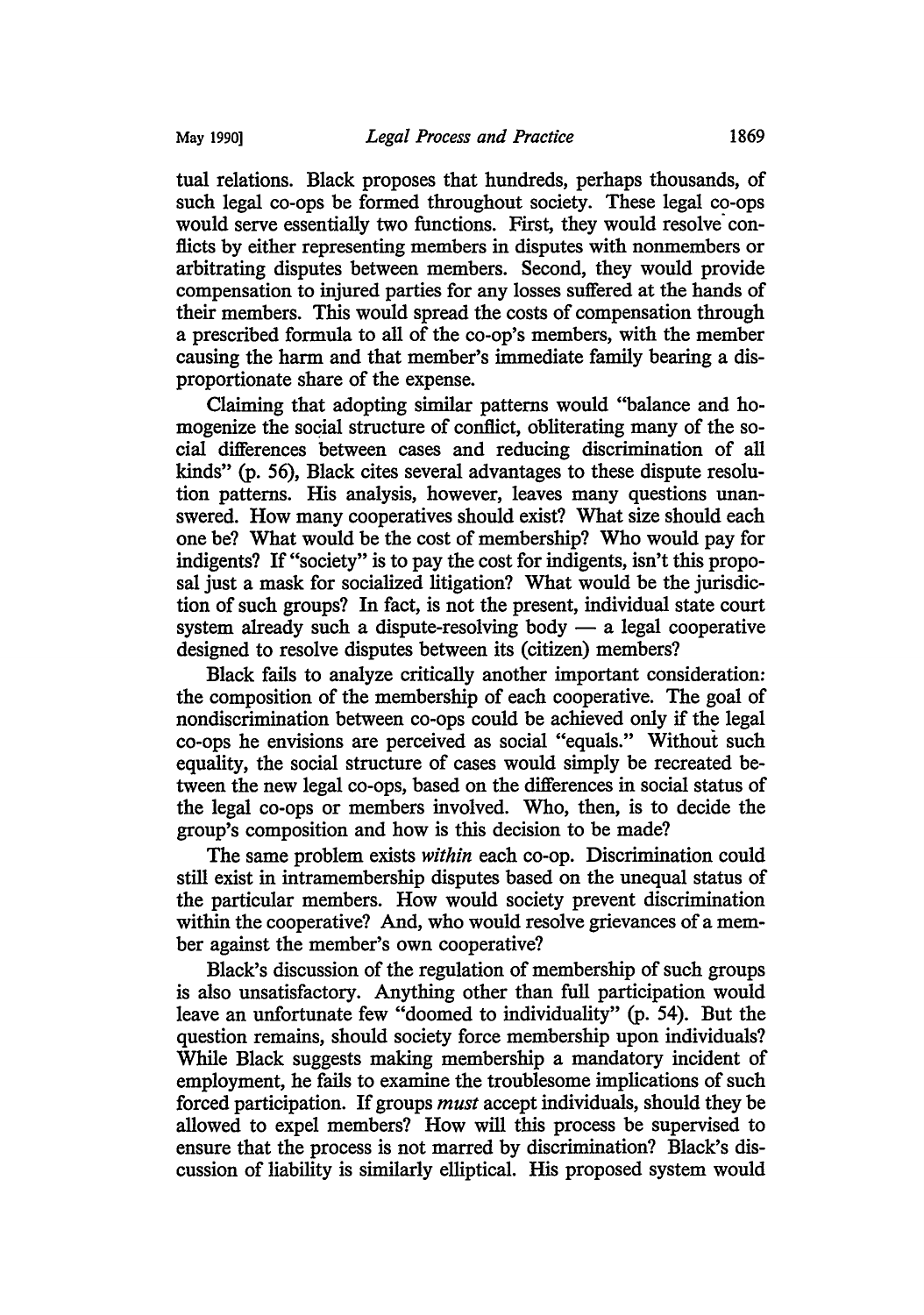limit individual liability by spreading the cost of liability to the legal co-op, "though the individual directly involved in each case would receive or contribute a disproportionate share" of the costs (p. 50). The legal co-op, with heightened financial means, could more easily compensate victims. With compensation to victims a central goal of the legal co-op, Black predicts that an emphasis would be placed on the "resolution" of a case rather than the "legal enforcement" of principles guiding social life (p. 52). Black fails to consider, however, whether limiting liability would produce socially desirable results. What, for example, would be the impact of his proposal if it were to eliminate the deterrent effects of liability on the causes of harm?

Black also suggests that cooperatives could end the need for criminal trials for individuals by having the legal co-op make compensation to the victim or the victim's family (p. 51). This suggestion, however, disregards the retributive<sup>11</sup> and deterrent<sup>12</sup> functions of the criminal law. While Black may wish to abandon these functions, it seems odd to advocate their complete abolition without the slightest discussion.

### B. *Delegalizing Society*

Another of Black's suggestions would vary the jurisdiction of law itself. He suggests reducing the overall "quantity of law," leaving some aspects of life to alternative realms of regulation and dispute resolution (pp. 81-88). His suggestion, which he calls "legal minimalism" or the "delegalization of ... society" (p. 81), is twofold. First, Black suggests that the amount of discrimination observed in trials could be lessened by decreasing the number of trials. Second, discrimination could be further lessened by reducing the number and reach of laws guiding peoples' lives (pp. 86-88). He believes that reducing the number of laws and enacting obstacles to parties seeking redress for wrongs through the courts would force individuals to turn to alternative means of dispute resolution (p. 78). These alternative forms of dispute resolution would, Black asserts, be characterized by less discrimination than found in the courts.

Black offers the Japanese legal system as a "natural experiment" (p. 84) in this proposal. He points out that there are far fewer judges and licensed lawyers in Japan than in the United States. He argues that this fact, coupled with heightened barriers to litigation, acts to reduce the number of litigated cases. Consequently, individuals seek alternative forms of redress such as self-help, which in tum lessens discrimination (p. 85).

Although Black's statistics concerning the number of judges and licensed lawyers are fairly accurate, his analysis of these statistics is

<sup>11.</sup> A. GOODHART, ENGLISH LAW AND THE MORAL LAW 92-93 (1953).

<sup>12.</sup> *See e.g., Andenaes, General Prevention* - *Illusion or Reality?*, 43 J. CRIM. L. & CRIMI-NOLOGY 176 (1952).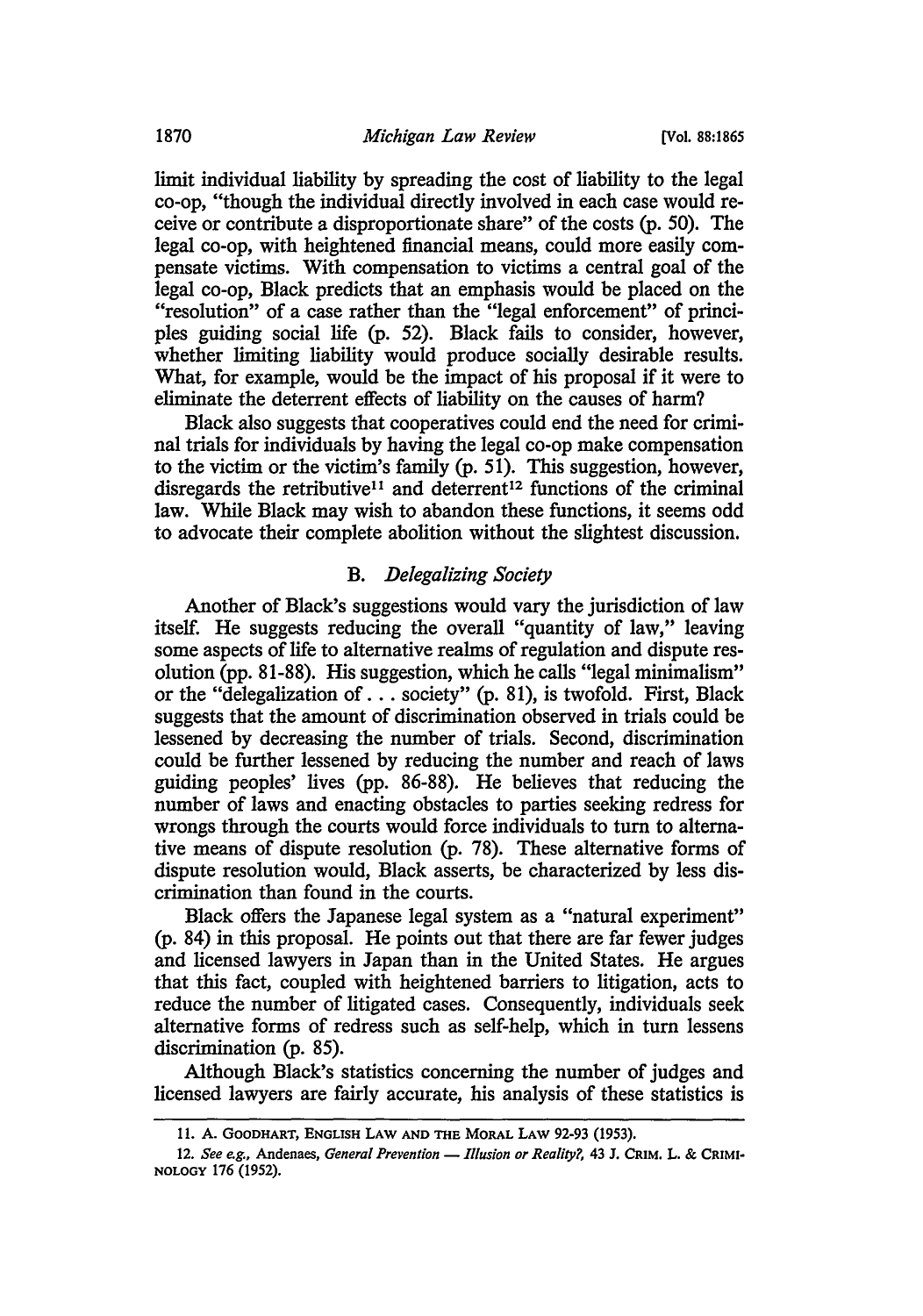seriously flawed for several reasons. First, Black assumes that the number of lawyers and judges in Japan, relatively few compared to the number of lawyers in the United States, reveals a great deal about the interaction of laws to social intercourse in modem Japanese society. This assumption is questionable. Licensed members of the Japanese legal profession, called *bengoshi,* number only slightly above 13,000.13 However, there are "several other legal 'professions' whose members are licensed to handle matters that in the United States would be handled only by licensed lawyers." 14 In Japan, unlike the United States, practicing law requires only an undergraduate degree. Those who graduate with an undergraduate law degree (LL.B.) are often licensed in other professions and number nearly 100,000.<sup>15</sup> Many law graduates move into business without ever passing, or even taking, Japan's National Law Exam. 16 These graduates are not "practicing law" in the sense of the practitioner advocating a client's position before a court. Like many American lawyers however, they perform various "legal" roles such as negotiating contracts or counseling business clients about the state of the law. When these unlicensed "lawyers" are added to the ranks of the *bengoshi,* the number of people in the Japanese legal profession is comparable to the number of lawyers in the United States. <sup>17</sup>

Second, although there are fewer litigated cases in Japan, 18 Black fails to question the desirability of this result. For many acts considered "wrongs" in the United States, there may be no means of redress

15. *Id.* at 29.

16. Chen, *The National Law Examination of Japan,* 39 J. LEGAL EDUC. 1, 1 (1989).

17. The 100,000 legal professionals in Japan lower the *per capita* ratio of "lawyers" in Japan to roughly one in 1100. This is much closer to the U.S. *per capita* ratio of lawyers. *See supra*  note 13.

18. Professor Miller offers three principal reasons for the lower number of litigated cases in Japan:

<sup>13.</sup> Miller, *Apples vs. Persimmons: The Legal Profession in Japan and the United States,* 39 J. LEGAL EDUC. 27, 27 (1989). This leaves Japan with roughly one licensed lawyer for every 9000 Japanese citizens. In the same period, the United States reported 650,000 lawyers, or roughly one licensed lawyer for every 400 U.S. citizens. BUREAU OF THE CENSUS, U.S. DEPT. OF CoM-MERCE STATISTICAL ABSTRACT OF THE UNITED STATES: 1988, at 376, Table 627 (108th ed. 1987).

<sup>14.</sup> *See* Miller, *supra* note 13, at 28.

First, there may be far fewer transactions of the kind most likely to generate lawsuits. For example, although Japan has about half the population of the United States, its automobile accident death rate is only slightly above 9000 per year, about one-fifth of the annual rate in [the] United States of close to 50,000 deaths!

Miller, *supra* note 13, at 32. "Another important reason,'' he continues, "may be that Japan is only now beginning to experience a growth of court-enforceable rights comparable to that which the Warren Court initiated in the United States." *Id.* at 32-33. Finally, he writes "Perhaps the principal reason litigation in Japan is not a favored method of resolving disputes is that there are built-in barriers of considerable dimension" and then concludes by listing some of these barriers: comparatively high court filing fees, initial attorney retainer fees, the nature of Japanese pretrial and trial procedures, and the absence of a right to a jury trial. *Id.* at 33-35.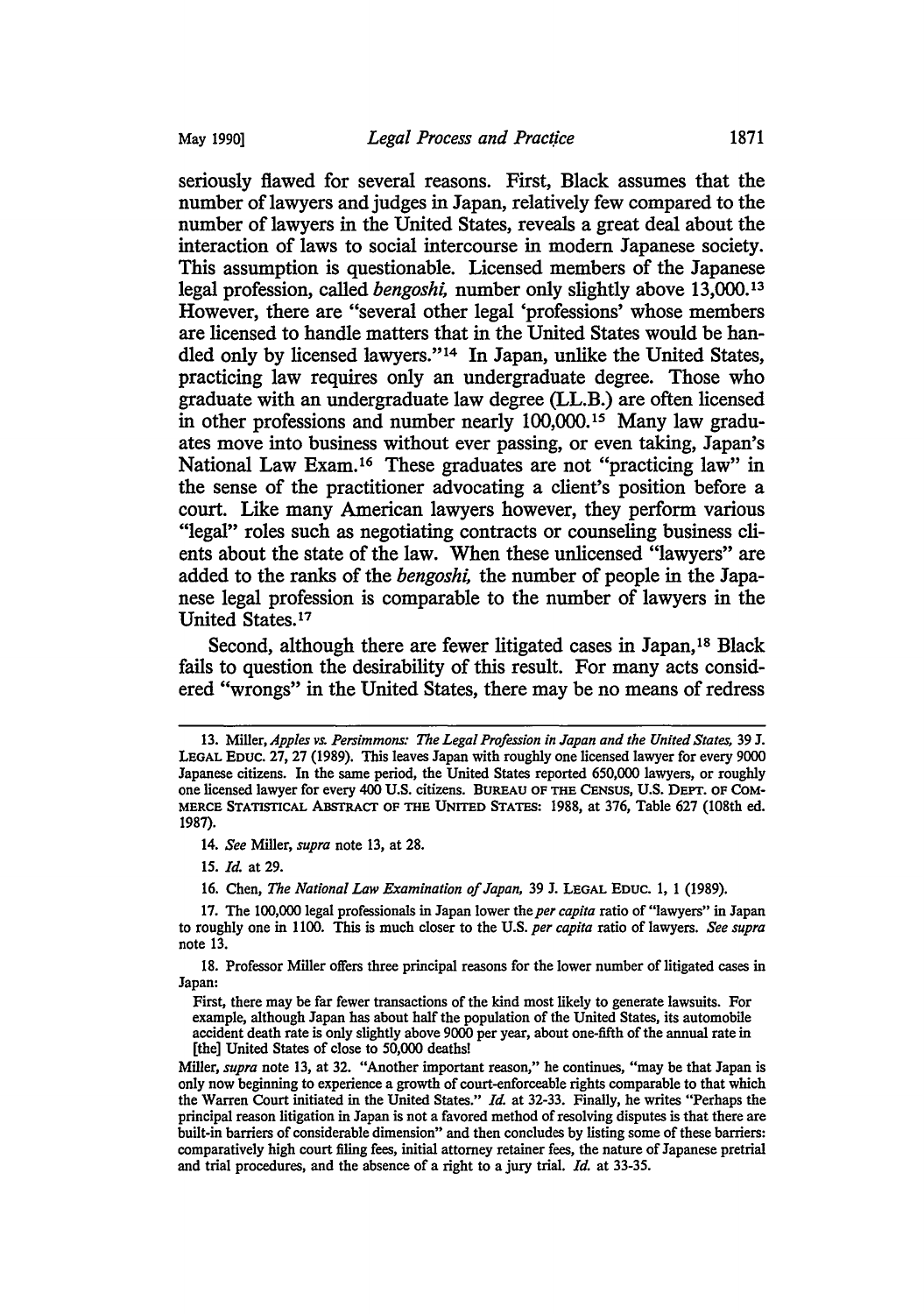in Japan. 19 Professor Richard Miller postulates that "the factors that tend to close the courts to ordinary citizens render Japanese courts and trial lawyers inaccessible to an extent that would be deemed outrageous in the United States."20 Moreover, such barriers could raise constitutional problems. 21

Finally, Black does not clearly show how a reduction in the amount of litigation would lessen discrimination. Black fails to examine his assumption that a reduction in the quantity of law will lead to lessened societal discrimination. Certainly, if his proposals were adopted, the number of observed cases of discrimination in trials might decrease in absolute terms, but only because we would have fewer trials. It is entirely likely that, by reducing the quantity of law, individuals would be left with fewer avenues for remedying discrimination. How is one with a discrimination claim to seek redress in a legal vacuum?

The closest Black comes to establishing a link between legal minimalism and reduced discrimination is the assertion that "[l]egal minimalism seems to strengthen social cohesion" (p. 85). He cites, once again, the experience of Japan. Yet Japan seems a peculiarly inapt comparison. It is an extremely homogeneous, thus naturally cohesive, society. The United States, on the other hand, is increasingly heterogenous. And with respect to non-Japanese persons, Japan seems to exhibit a high degree of racial intolerance.22 Japan certainly is not a model discrimination-free society that the United States should strive to emulate.

*Sociological Justice* describes how social characteristics affect the decision-making process of a case. Black concludes that an examination of the social status of parties involved in a lawsuit can explain the variance of legal outcomes in cases with similar factual situations but this is a notion that has been acknowledged, and much discussed, since the birth of the Legal Realist movement in the 1920s and 1930s. If Black's book accomplishes anything, it is the addition of a new term - the "sociological model" - to describe how social factors affect

<sup>19.</sup> For example, if the United States required court filing fees and initial attorney retainer fees to the extent they are required in Japan, many poor people with legitimate product liability claims against corporations, could not afford to sue and thus would be effectively barred from seeking any redress. *See id.* at 33-34.

<sup>20.</sup> *Id.* at 37-38.

<sup>21.</sup> *Cf.* Boddie v. Connecticut, 401 U.S. 371 (1971) (due process concerns prohibit a state from denying, solely because of inability to pay court fees and costs, access to its courts to indigents who seek judicial dissolution of their marriage).

<sup>22.</sup> In a *Newsweek* poll taken in Japan, 31 % of the respondents cited "too many different racial and ethnic groups" as a "very serious" problem hampering U.S. economic development. *What Japan Thinks of Us,* Newsweek, Apr. 12, 1990, at 24. There are many reports of widespread discrimination against those living in Japan who are not ethnic Japanese. *See, e.g.,*  Umakoshi, *The Education of Korean Children in Japan,* in EDUCATION AND THE INTEGRATION OF ETHNIC MINORITIES 36 (1986) (referring to widespread discrimination against Koreans in Japan).